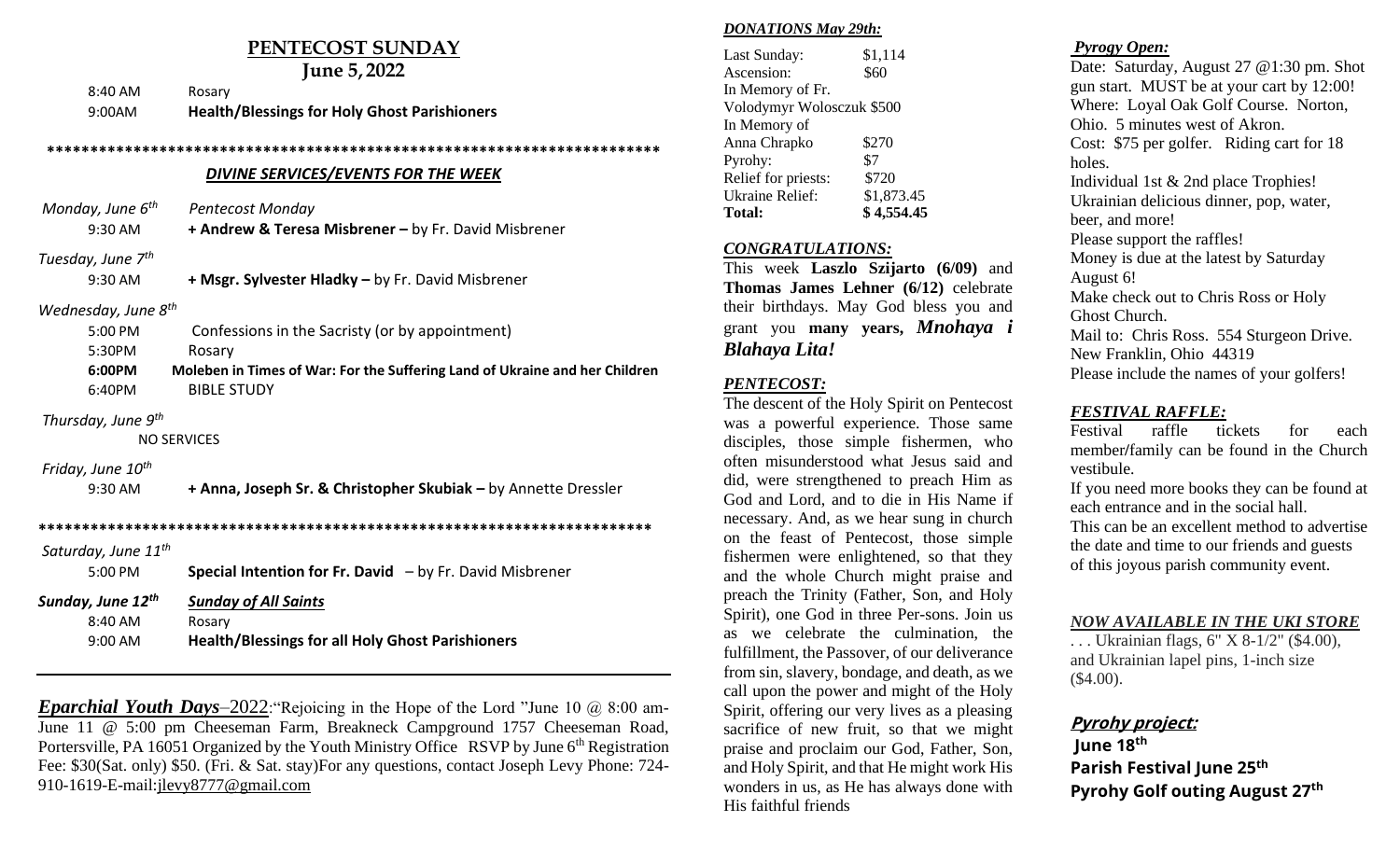

# **METROPOLITAN ARCHEPARCHY OF PHILADELPHIA 810 North Franklin Street**

**Philadelphia, Pennsylvania 19123-2005 Phone (215) 627-0143 Fax (215) 627-0377 ukrmet@ukrcap.org** 

> *The myrrh-bearing women at the break of dawn drew near to the tomb of the Lifegiver. There they found an angel sitting upon the stone, he greeted them with these words: Why do you seek the living among the dead? Why do you mourn the incorrupt amid corruption? Go: proclaim the glad tidings to His disciples.*

> > Paschal Stikherion

### **EASTER PASTORAL LETTER OF THE UKRAINIAN CATHOLIC HIERARCHS IN THE USA**

Christ is Risen! Dear Sisters and Brothers! Great Lent—marked by the inexpressible pain of invasion, war crimes, murder, and lies about our people and our Church on the part of the aggressor—has passed. Now we see the Resurrection. Our Ukrainian people live, unite all people of goodwill, and give new meaning to Europe and the global community. In a sacramental way, we witness a paschal passage from death to life.

Today, we repeat the lofty, joyous Easter troparion: "Christ is risen from the dead, trampling down death by death and to those in the tombs giving life." The crux of our faith and our victory is found in this concise chant. The entire Gospel is a preface preparing the reader for the central story of Pascha. For "…if Christ did not rise" – thus radically writes the Apostle Paul to the Corinthians -- "then what we preach is vain, and vain is our faith" (I Cor. 15:14). Without the Resurrection, what we preach becomes a set of rules and obligations. Participation in church life sinks to the conservation of traditions and rituals, empty and lacking substance.

But the Lord is risen indeed, that we might live with Him forever!

For this reason, in his Easter sermon St. John Chrysostom, Bishop of Constantinople, author of the Divine Liturgy, which we pray each Sunday, affirms that all are to enter into the joy of the Resurrection – the rich and poor, the continent and careless, those who fasted and those who did not. The feast is so great that this is not the time to get lost in details but to focus on the main thing — Christ is Risen!

1

In His love for humanity, the immortal and eternal God entered fully into our lives and took on our trials and sufferings – ultimately death. Yet this is not the end of the story. Drawing near to the tomb with the myrrh-bearing women, we discover that Christ is alive. He has come alive not like a superhero in a film or a computer game, but as the Creator and the Christ – the source of life, who taking on our death, has risen from the dead and given life to all humanity.

Life reigns, and death is vanquished. Defeating death, Christ has made us victors too. Can you believe it? In Christ we are all conquerors of death!